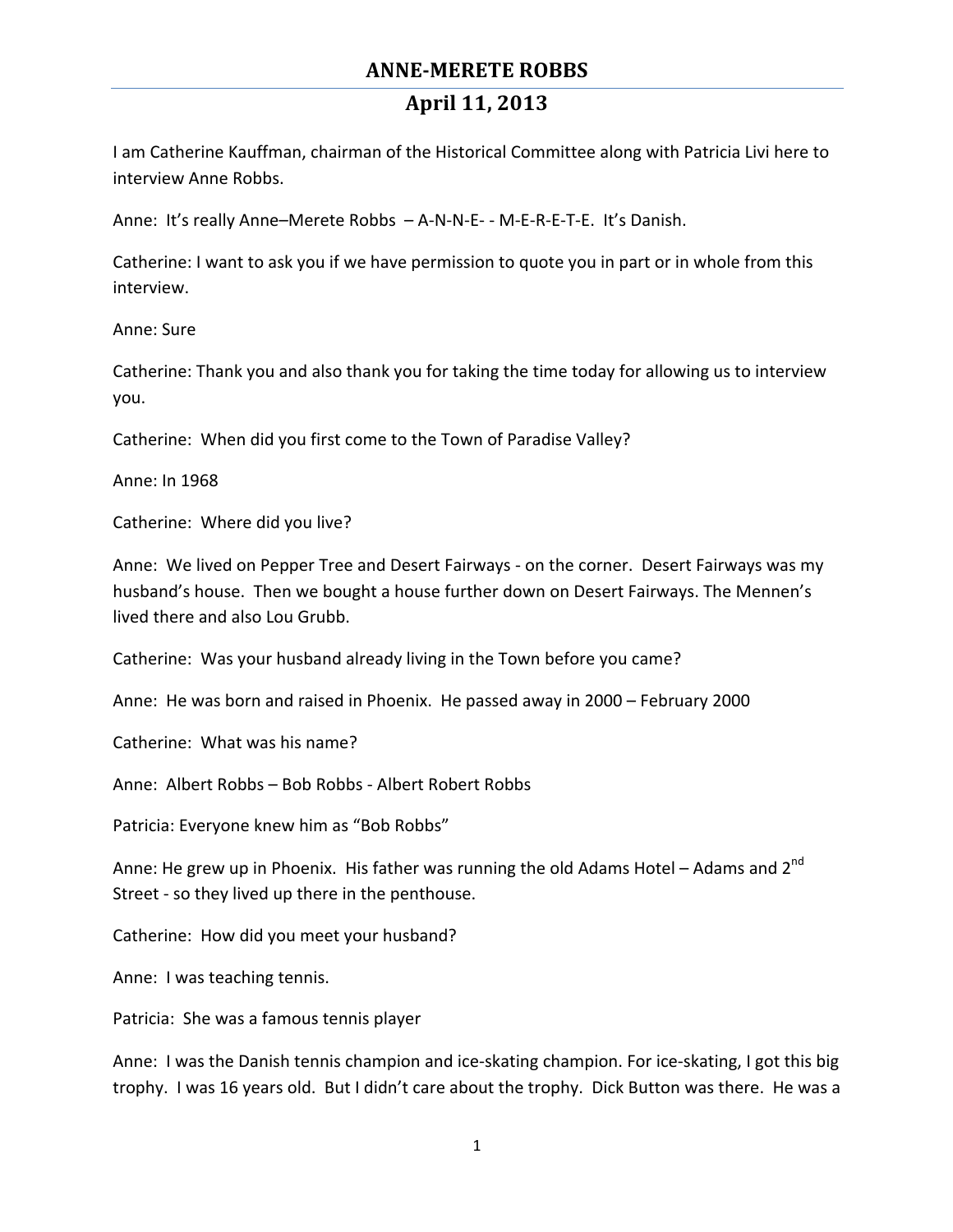# **April 11, 2013**

famous guy. He is still judging. That was fun. Then I toured the world playing international tennis. They needed a tennis pro at Phoenix Country Club so they hired me. I came in my white teddy tingling dresses and my lace panties. There were all these people in their Bermuda's and horrible colors and everything else. Dale Trailer was there at the time. I had him build a tennis shop for me. Then I ordered all this stuff and I told everybody, "Nobody goes on the tennis court unless they wear white!" Of course, I made a lot of money too! They all did. Do you know Jimmy Walker from Fight Night? He came here two years ago. He said "I have to confess something." I said, "What?" He said, "When we were at North Central in High School, during our lunch hour, we guys would go over to the Phoenix Country Club to see what you were wearing". Then I would get a call from the Men's Grill, "we are mad at you." I said, "I haven't been up there eating, what's wrong?" "No, because all the guys are going down and eating at the snack shop by the pool and tennis court to see what you are doing." So that's how I met my husband too. He was a driving golf (cart) and coming through.

Catherine: So he was playing golf while you were playing tennis?

Anne: Oh he played good tennis too. He was a scratch handicap – very good - played with Arnold Palmer and all of these guys.

Catherine: What year was it that you met your husband?

Anne: 1968

Catherine: When did you get married?

Anne: We got married on our yacht in Acapulco in 1970. He was also an ocean racer, my husband. He won the Honolulu race - did the Bermuda, Mazatlan, Nassau, - did all of these races. It's just so much sports, sports, sports.

Patricia: Do you still have the boat?

Anne: Yes

Catherine: Did you move to Pepper Tree over by the PV Country Club in 1970?

Anne: Yes, we were right in there  $-$  on the fairway.

Catherine: Did you continue as tennis pro?

Anne: After I got married - no.

Catherine: Did you retire from tennis?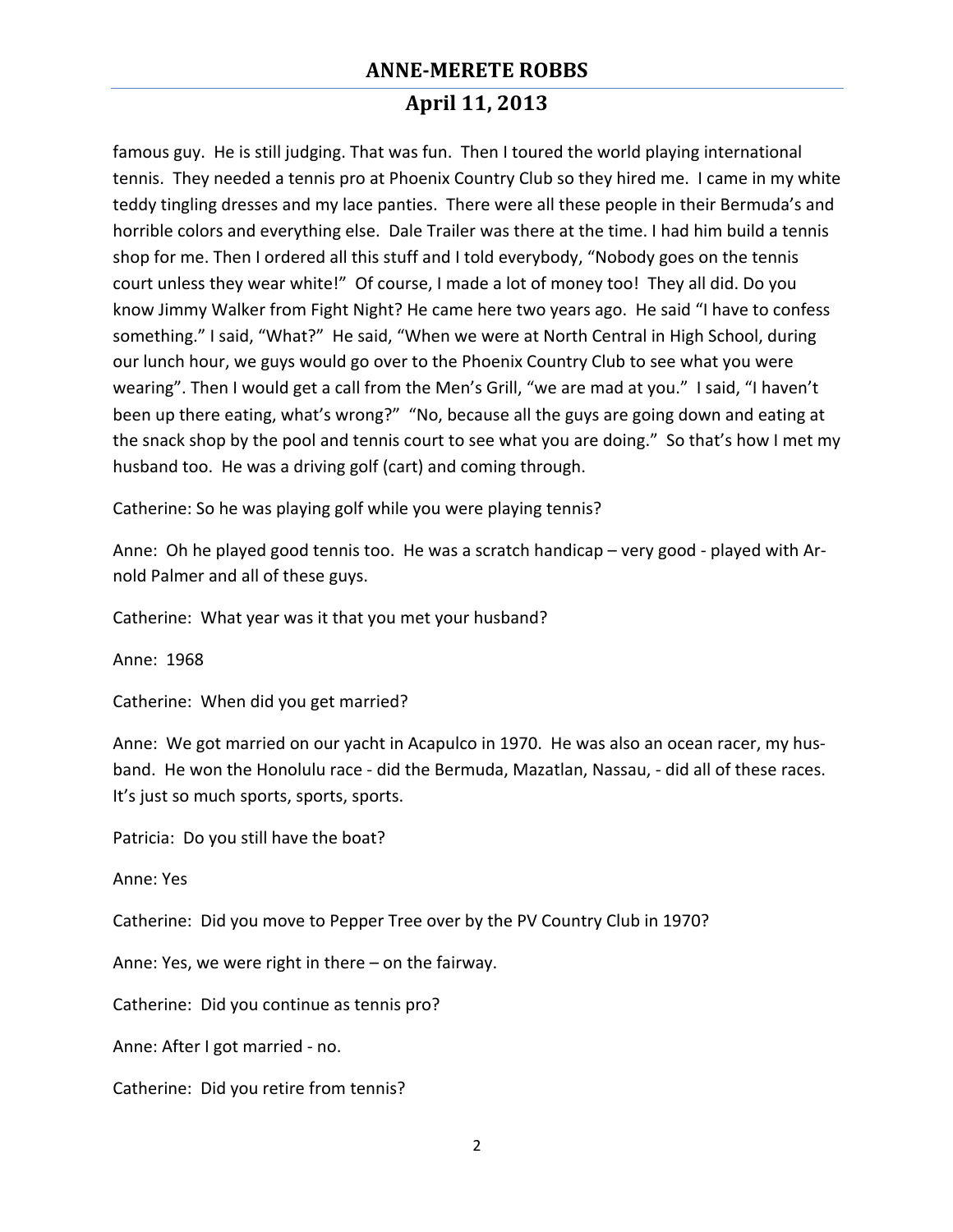## **April 11, 2013**

Anne: Well I didn't retire

Patricia: She became a socialite. She did all the fund raising.

Anne: Heart Ball Chairman twice, Cancer Ball, Samaritan Ball – you know just did so much

Catherine: Do you have children?

Anne: I have two boys.

Catherine: And what are their names?

Anne: Bruce and Christian

Catherine: Do they live in Arizona?

Anne: Bruce lives here  $-$  just at the end of the street  $-$  down Lincoln.

Catherine: In Paradise Valley?

Anne: No, I think it's in Scottsdale. Christian lives in Greece.

Patricia: What school did the boys go to?

Anne: They went to school in Switzerland. But the first couple of years they went to Madison.

Catherine: Was your husband still involved with the Adams Hotel when you got married?

Anne: No, his father had passed away. But the old Governor Hunt was his (Bob Robbs) babysitter sometimes – taking care of him. After the Adams Hotel, they lived in the Valley Ho on top.

Patricia: Tom Chauncey used to babysit for him too.

Patricia: He was married to the Wrigley heir.

Anne: Tom and those guys would put him in the trashcan.

Catherine: As they were babysitting him?

Patricia: Yes, because he was running all over the hotel.

Anne: His father would come out of the elevator and say, "Look who's here - oh my God!" He told him that they put him in the trashcan. His father said, "Well you probably deserved it." Tom would always tell me that story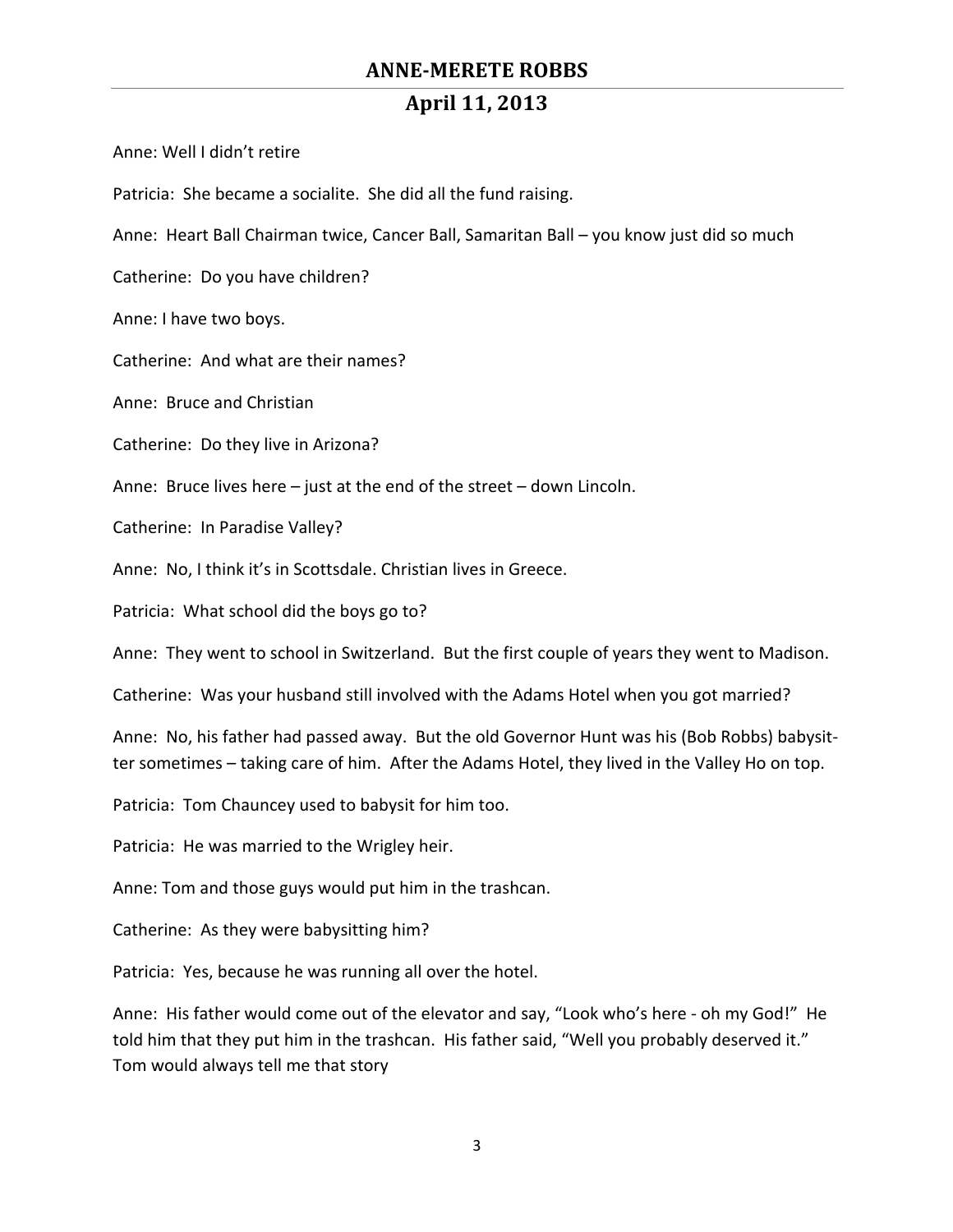## **April 11, 2013**

Catherine: What charities did you get involved with? You talked about the Heart Ball and the Cancer Ball.

Patricia: She got involved in philanthropy because her husband also was very charitable.

Anne: Carolyn Goldwater, you know she has passed away, but she always said, "You know now when we did all of those charities, the first person we would call would be Bob Robbs." Bob Robbs would say, "How much do you need?" He would give us a check  $-$  he was so generous.

Anne: I did the Heart Ball, the Cancer Ball, and the Samaritan Ball. I also worked for Phoenix Day.

Catherine: Phoenix Country Day?

Anne: No, Phoenix Day - the poor little kids downtown – I raised money for them. One year, Princess Ann came here for Phoenix Day. I had some of the little girls come to the house and got them dressed up. I showed them how to curtsey. I said, "Now when the Princess comes, you stay right there and then you curtsey and say welcome your Royal Highness."

Patricia: Queen Elizabeth's daughter, Princess Ann.

Catherine: Is Phoenix Day still around?

Anne: It's still there. It's just a charity that I give money. They are raising kids that didn't have any money or maybe they were divorced - just poor kids that had no family.

Catherine: Is the Samaritan Ball the same as Good Sam – part of Banner Hospital?

Anne: Yes, Banner – and I had the Temptations - the real Temptations at the Ball.

Catherine: The singing group?

Anne: Yes, it was at the Biltmore.

Patricia: She is on the Board of several organizations like Barrows. What other boards are you on?

Anne: Well the Heart Board, Cancer Ball – we are having our cancer thing on Saturday at Phoenix Country Club.

Patricia: And the Diamondbacks.

Catherine: What do you do for the Diamondbacks?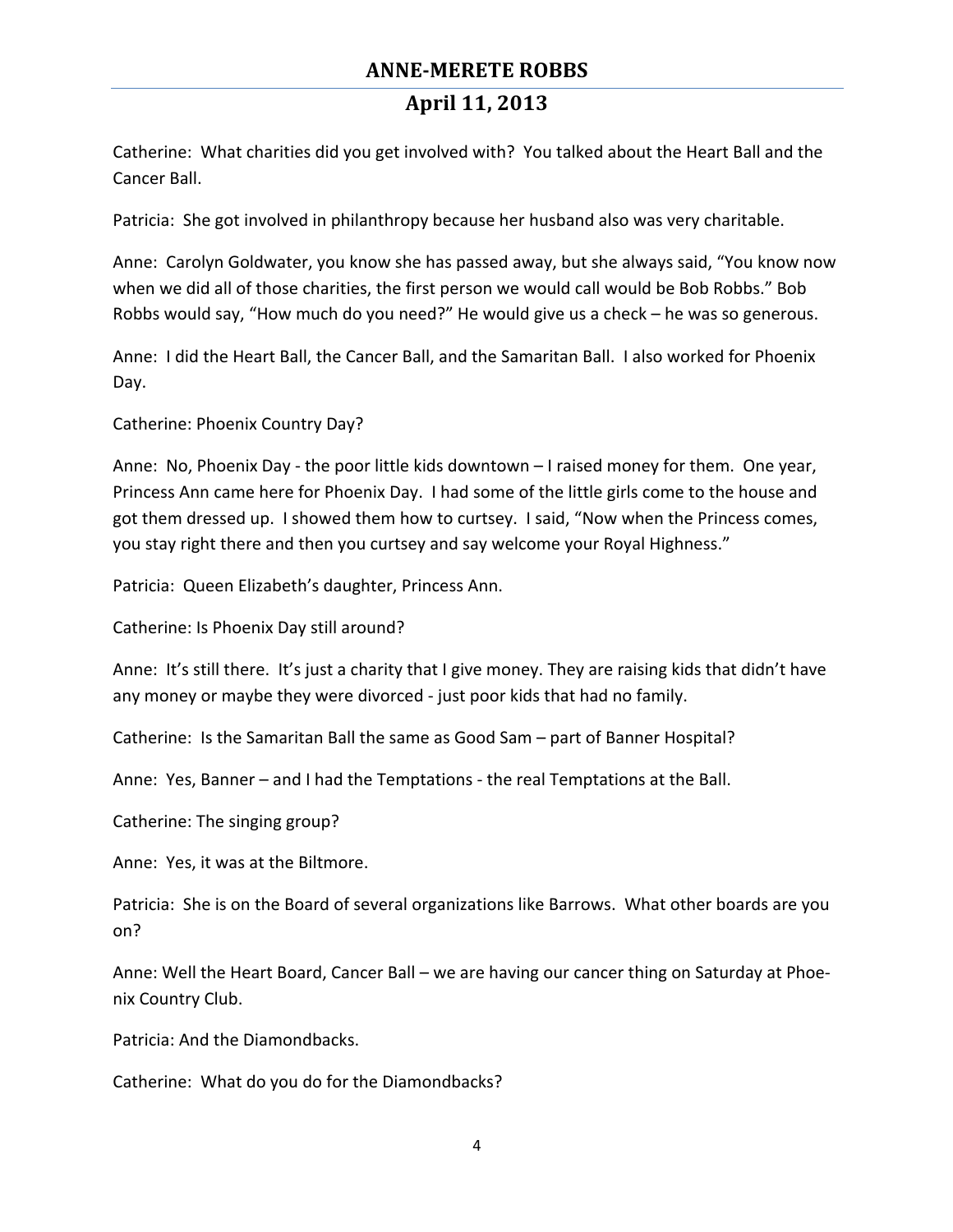## April 11, 2013

Anne: I just help them out when they need fund raising.

Catherine: Did you do this for their Charities or for them?

Anne: Whatever they need the money for. They are very charitable. They give a lot.

Patricia: They gave her a ring.

Catherine: Did you get a ring for them winning World Series?

Anne: Yes

Patricia: For her philanthropy work

Anne: Do you remember Debbie Castaldo?

Patricia: Yes

Anne: She works there still. Because last year, she said, "Oh, I think I'll go back to Barrow's and St. Joe's." I said, "No you're not, you are not going back there because it's not the same as when you were there. It's different."

Patricia: So she stayed with the Diamondbacks?

Anne: Yes, She said to me the other day, "Thank God you told me not to go back." She is so happy there and has a beautiful office upstairs. You see her on TV too. You saw her on the opening night. She is very good and helps a lot.

Patricia: Anne was one of the most incredible party givers and also fundraiser. She would have celebrities from all over the world. Tell them about those parties and the story about Robert Mitchum.

Anne: Yes and Merv Griffin, Ava Gabor, and I had the Bushes – for George Bush, I had the big lunch with Barbara and George Bush. Goldwater was there. And then on New Year's Eve, we always had this big party. It was John Gardner's birthday and Barry Goldwater's birthday so they were always there for their birthdays together. Bob Goldwater would always sing.

Patricia: They did a lot of political things also and raised a lot of money, like I said for the George Bush family. I'm talking about George I and Barbara Bush, Barry Goldwater,

Catherine: Are you still involved politically?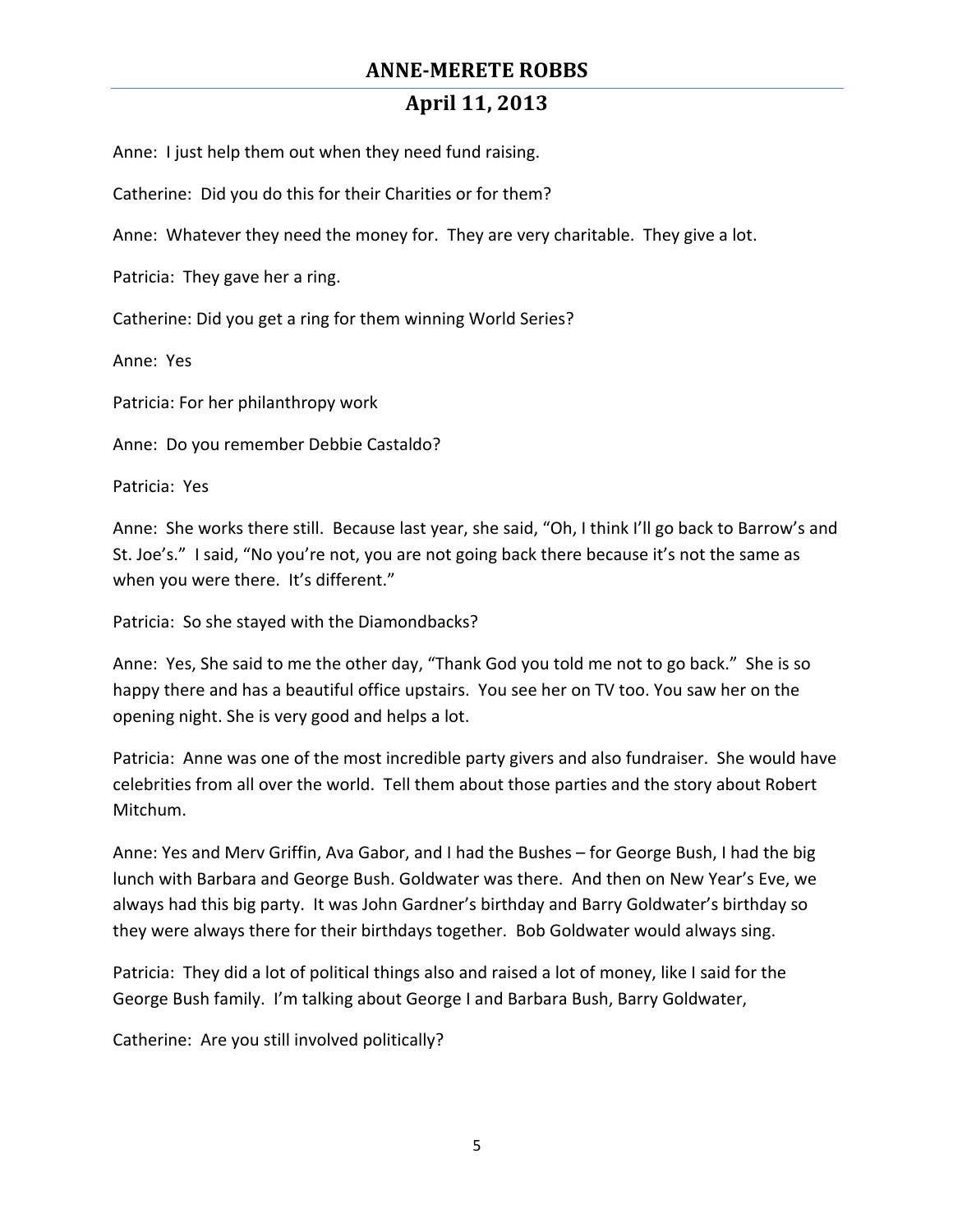## April 11, 2013

Anne: With the Goldwater's - Barry Jr. comes over and wants me to do this and do that and I go to the dinners. Now unfortunately I can't go to the one next Saturday because we have the Cancer Ball at the Phoenix Country Club outdoors.

Catherine: Is this the American Cancer Society that you are fund raising for?

Anne: Yes

Catherine: For the Arizona Chapter?

Anne: I say when I give to the Heart Ball and the Cancer Ball and all of this, the money I am giving has to stay right here and not go to Washington DC

Patricia: Yes, she always keeps her money in Arizona to benefit Arizonans

Catherine: Patricia, what is your connection to Anne-Merete?

Patricia: Anne and I met years and years ago through Joanne Anthony.

Catherine: Who is Joanne Anthony?

Patricia: She was a socialite from Dallas, Texas – a very wealthy family from Dallas. She moved here. It was Joanne Anthony and Madeline Smith. Her father owned Smith Pipe and Steel. Madeline and all of us - Anne just took us under her wings and said, "come on, we're going to have fun." And we did every time we were with Anne she would include us in everything. We were always at her house.

Anne: Do you remember the Senator's Cup - for the Hospice? John Gardner started hospice. His first wife died from cancer. When the senate was not in session, they would come down here, both the donkey's and the elephants. I had a donkey and an elephant made for both sides.

Catherine: Was that for Democrats and Republicans?

Anne: Yes- now they are up at the Sanctuary. I gave them to the Sanctuary. I also found a bunch of pictures they would like to have and some of the trophies

Patricia: So are they going to display this at the Sanctuary?

Anne: Yes

Catherine: Were these a life size donkey and elephant?

Anne: Yes, I had them carved out of wood. They are flat and stand about 8 feet tall.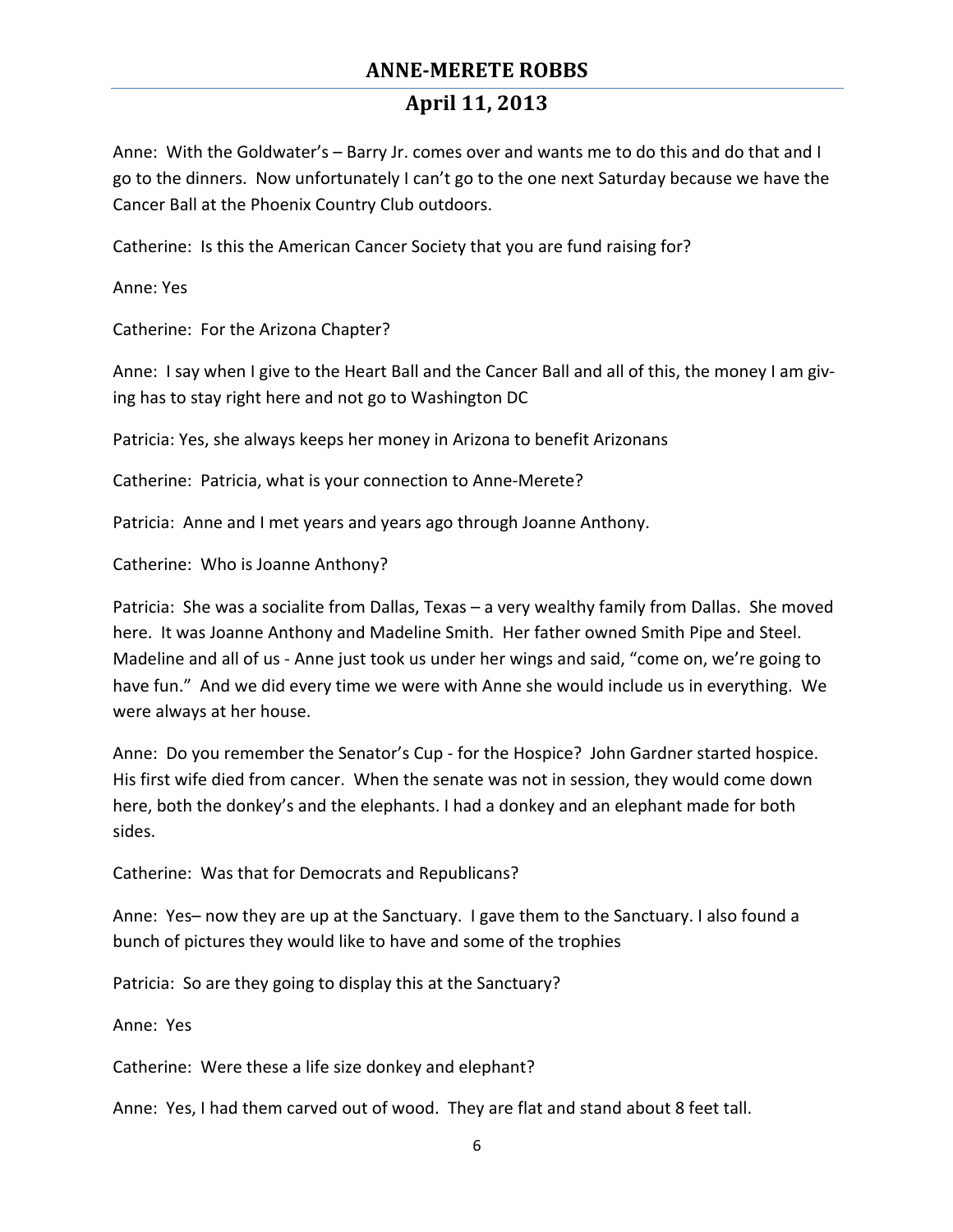## **April 11, 2013**

Catherine: You had mentioned, Patricia, that Anne's husband had owned a bank. Can you tell me something about the bank?

Anne: Well he started the Guaranty Bank with David Murdock. David and Bob built the building. He was on the Board of the Guaranty Bank – the first high rise.

Patricia: Do you know who David Murdock is? He's the one that owns Dole.

Catherine: As in Dole Pineapple?

Patricia: Yes, Dole Pineapple and half of Hawaii

Anne: Then my husband decided he wanted to have his own bank. So he went to Washington DC and he sat with all these guys. The guys said, "I'm sorry sir, we cannot give you the license." He said, "Why not?" They said, "because, we have never given it to an individual person before." "Well there you see gentlemen, you did a first." And he got the license. So then he went out to south Central and opened Continental Bank. The building is not there anymore.

Patricia: But over here it is - on McCormick Ranch Parkway.

Anne: Oh yes, we had the one on  $68<sup>th</sup>$  Street. We had several branches.

Catherine: The first Continental Bank was on Central?

Anne: 4000 North Central. He had to go to Washington. We built the bank building, which is now "Forever Living" at McCormick Ranch on the lake. I did most of the interior because I'm into architecture. Yes, that was a beautiful building.

Patricia: Here is a brochure with a picture of her home. This is in Paradise Valley on the corner of Yucca and McDonald. You can see all of her antique decorations

Anne: There was a lake, tennis court, five acres and an orange grove. It's next to the back entrance to Finisterre.

Patricia: Yes, she just moved out about four years ago. Her husband passed away, her children grew up but she still has a beautiful home and entertains – just doesn't have as many grounds. She doesn't have to worry about the upkeep of the yard

Anne: We had a lot of fun in that house. The parties – Bob loved black tie dinners. We just had a great time.

Patricia: One of things I remembered also was when you would go into her theater room, all of the bottles of champagne. Every year they would open up a magnum.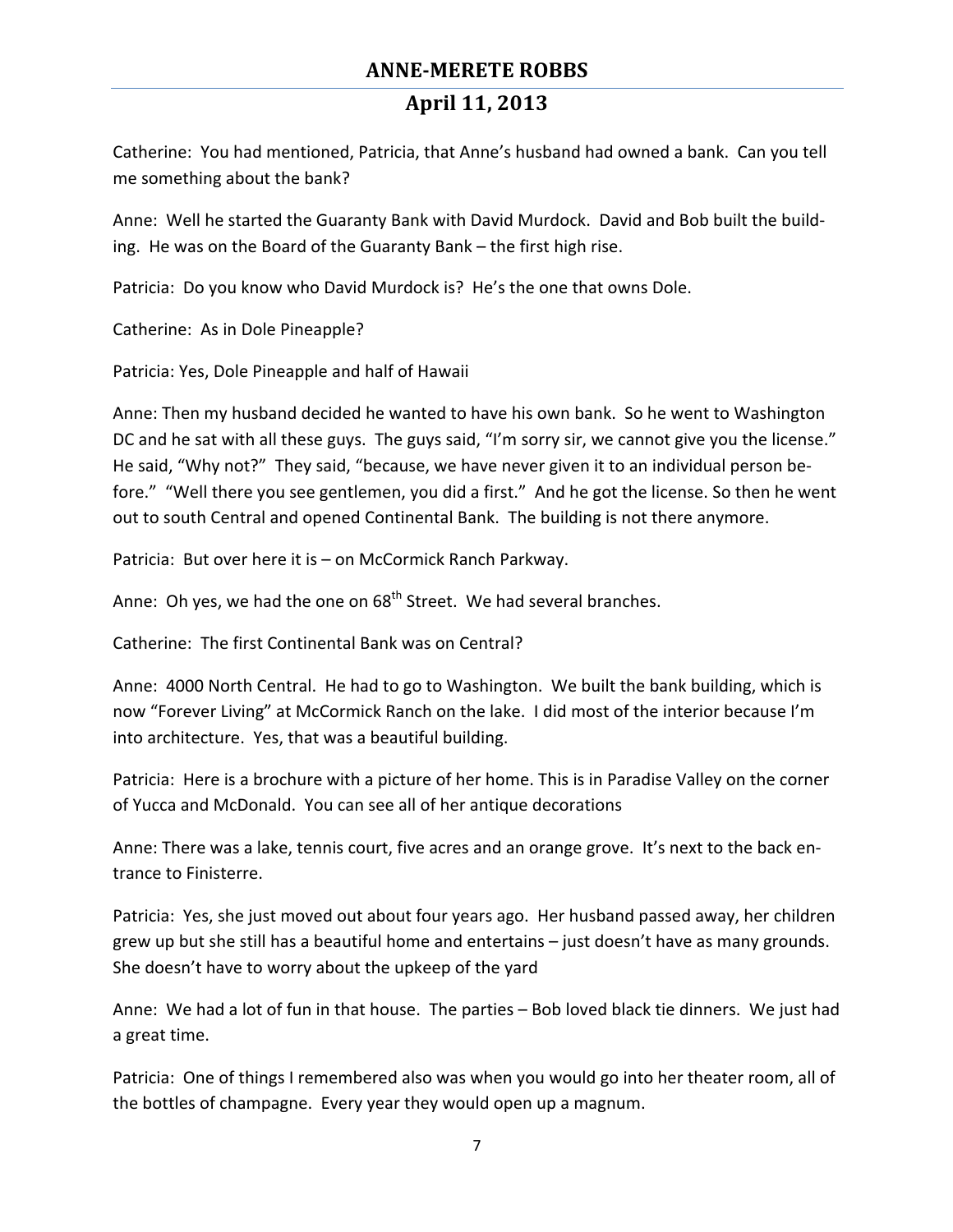## **April 11, 2013**

Anne: Yes - the real big ones  $-$  remember the big ones?

Patricia: The big, big ones  $-1$  don't know if it's more than a magnum

Anne: Yes, it's more than a magnum. It took two guys to fill the glasses.

Patricia: Yes, but what was so incredible was every year, people would sign them and she would have them all behind her bar. So you would see all these incredible bottles of champagne throughout the years from the different parties. I remember the first time I saw those bottles. 

Catherine: Where do you get those?

Anne: Vincent – he was our chef in our house before he opened the restaurant.

Patricia: He was their personal chef.

Anne: When Liza Minnelli would come to town or Merv Griffin would come to town, Liza would stay with us. We'd take them down there to see Vincent.

Catherine: Did you design this house?

Anne: No but we did redo the house a lot. The Talley's had it.

Catherine: The Talley's from Phoenix Country Day?

Anne: Yes, but guess who started Phoenix Country Day?

Catherine: Who?

Anne: Bob Robbs. He did the cafeteria and had the land and everything else. And she is saying she did the whole thing - baloney

Patricia: Yes it was Bob Robbs

Catherine: But your children were in school in Switzerland not at Phoenix Country Day, correct?

Anne: My grandchildren went to Phoenix Country Day

Catherine: How did Phoenix Country Day start?

Anne: Oh years ago, because Bob decided we needed another private school.

Catherine: Was it prior to you being married when he started the school?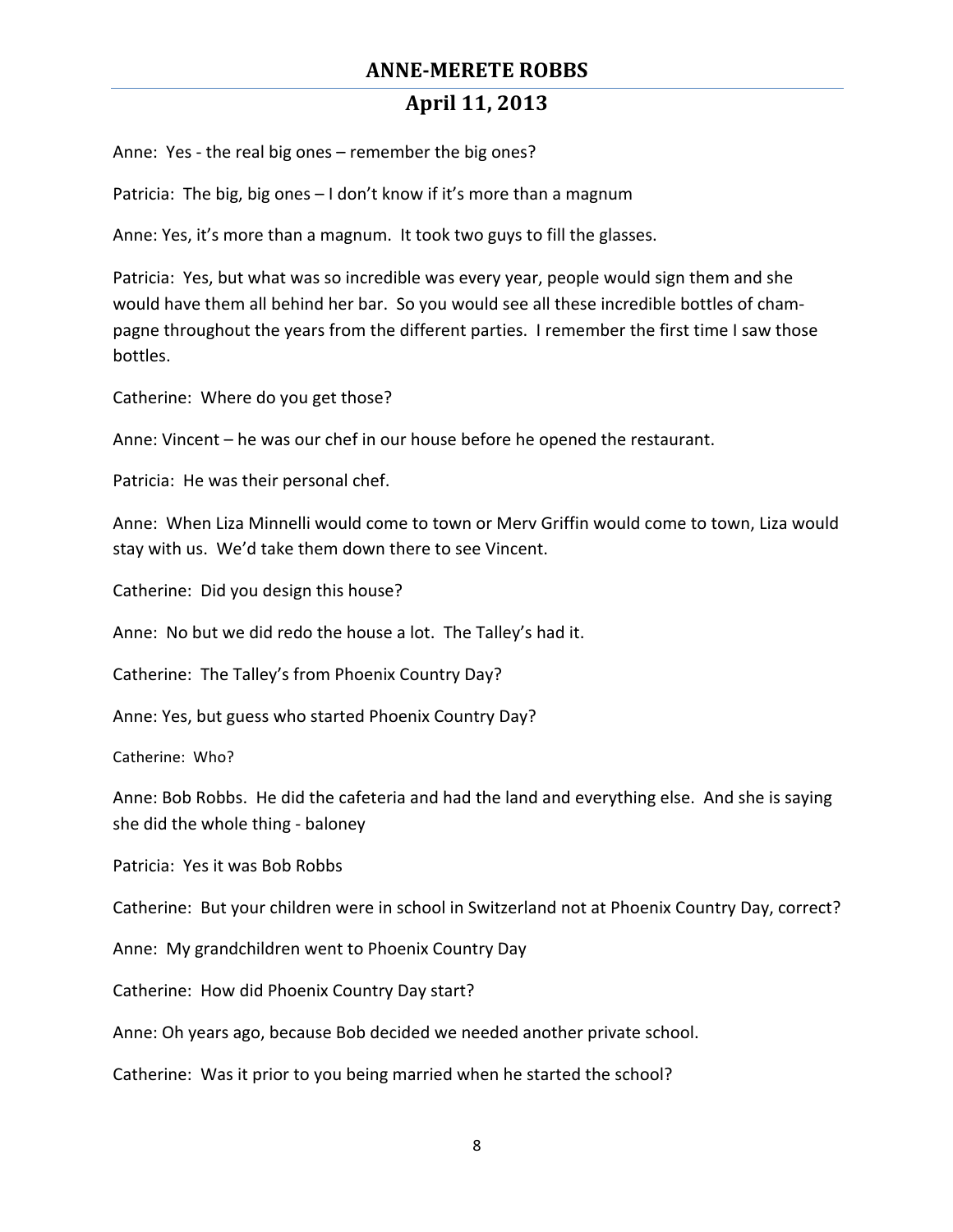#### **April 11, 2013**

Anne: Yes, because it is 48 years old. It was before me.

Catherine: So it was your husband and maybe the Talley family who with a group of families started Phoenix Country Day?

Patricia: Did the Talley family helped start it with him?

Anne: That is what she says, yes.

Catherine: So what is the other side of the story? We have the Talley family who started Phoenix Country Day in our Town history.

Anne: Well I can get you some pictures.

Patricia: But he was one of the first to start it?

Anne: Oh yes  $-$  he was the one

Patricia: Did the Talley's come in after?

Anne: I don't know. The cafeteria, he built that too and his name was up there and then I heard that she had it taken down along with the pictures of everyone else.

Patricia: Bob was an innovator in many things.

Anne: He gave the Boys Club and Girls Club their first boat. I have a picture of that.

Catherine: Where did they take this boat?

Anne: On the lakes or wherever

Catherine: Was this a sailboat?

Anne: No it was a boat with a motor on the back.

Catherine: Are you still doing a lot of fundraising?

Anne: Yes, this morning we had a Lou Grubb golf tournament meeting that I've been involved with so many years. We are having it next week.

Catherine: And who are they raising money for?

Anne: Barrows - when Lou was playing golf at Phoenix Country Club, he got an aneurism or something terrible and Dr. Spitzler saved his life. Since then, for 49 years he has done that. We raise a lot of money for Barrows.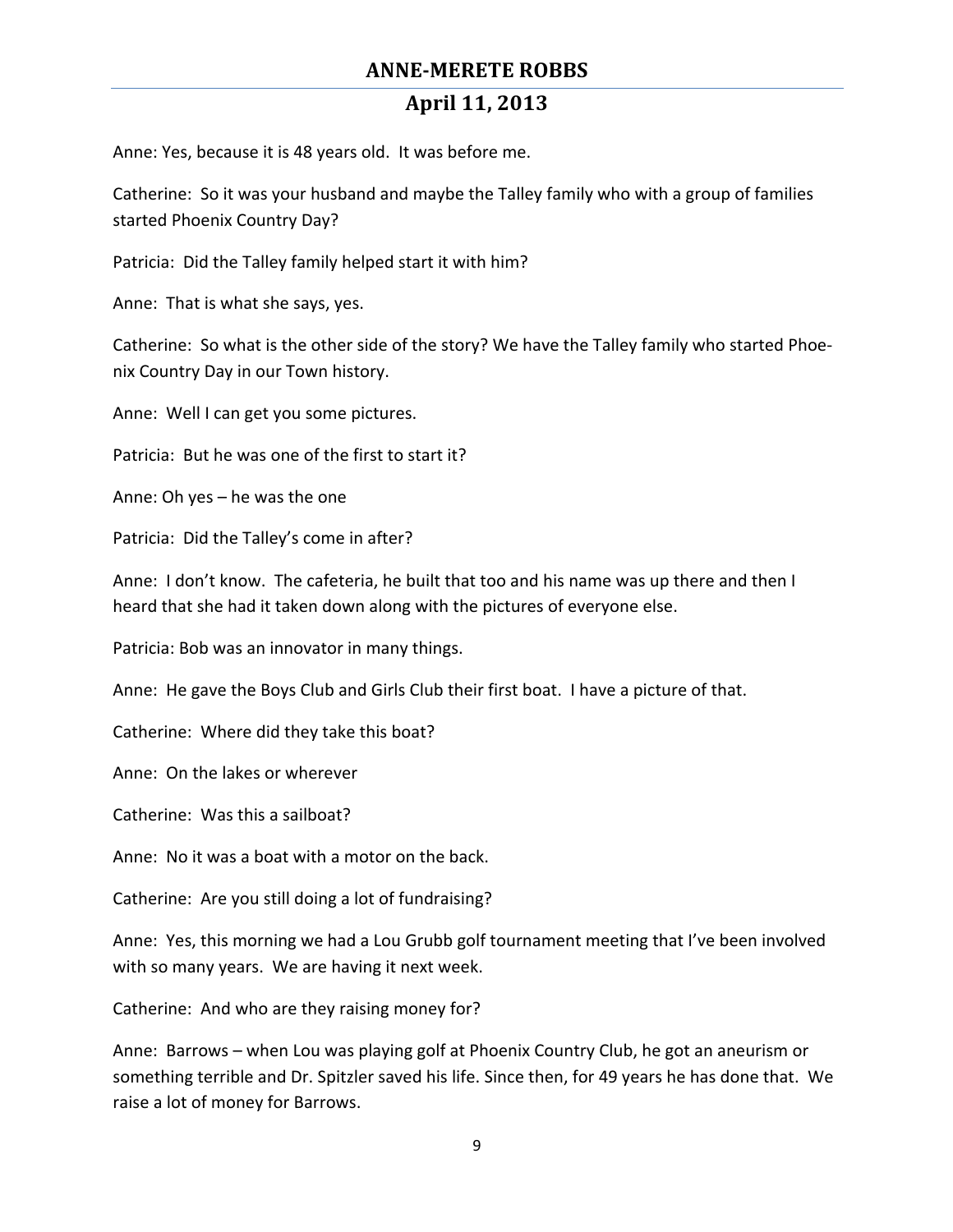## April 11, 2013

Catherine: "Fight Night" was a couple of weeks ago. Is that your fundraiser for Barrows?

Anne: Yes, Mohammed Ali's Fight Night. I'm a founder in that.

Catherine: How did you come up with "Fight Night"?

Anne: Well I guess they approached some people with a big checkbook at that time.

Patricia: Basically, big donations.

Anne: And then we pay every year - a lot. Jimmy Walker was a big donor.

Patricia: Yes, he runs it.

Catherine: Jimmy Walker the comedian?

Patricia: No, Jimmy Walker – he was in insurance. He grew up here.

Anne: He's the one who came to see what I was wearing at the Phoenix Country Club!

Patricia: Right!

Catherine: Were you involved with the Town of Paradise Valley? Were you part of the Art Committee?

Anne: Yes, I was involved with that.

Patricia: At the beginning

Catherine: Are you still involved with the Art Committee?

Anne: No, I'm at the Biltmore now. I'm not in Paradise Valley any more.

Catherine: Do you have any fond memories of what the Town was like when you lived here?

Anne: The parties were fun. The police department was very good to me. I would have these crazy people come and pick up the (gate) phone and think it was Stevie Nicks' house.

Catherine: They thought your house was Stevie Nicks' house?

Anne: Yes, they would ask if I would please open the gate. So I would call my buddies down at the police station and they say, "Yes I'll be there in one minute." And they were right there.

Catherine: Did your children grow up in this house  $-$  the one on Yucca?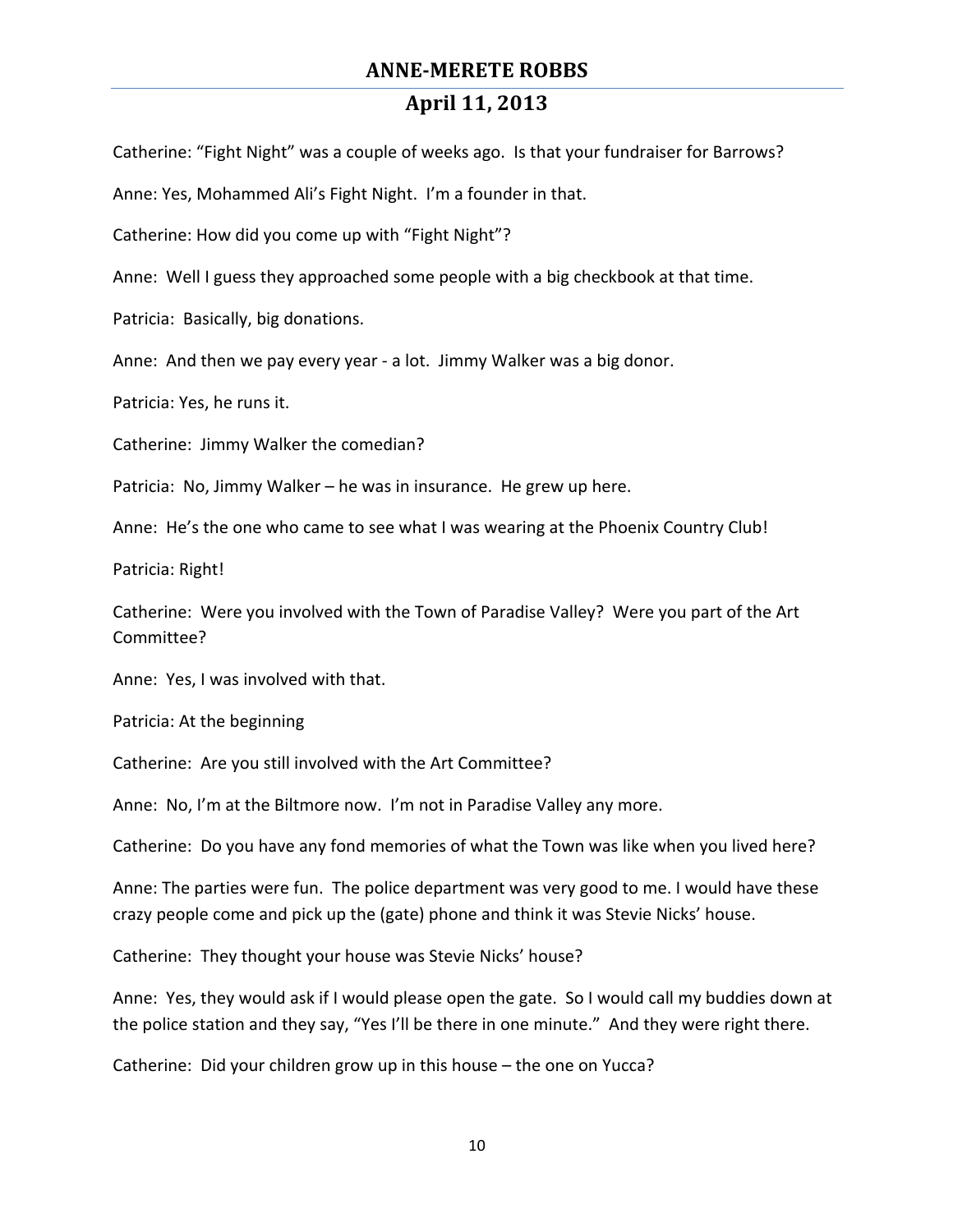# **April 11, 2013**

Anne: No, we got the house on Yucca in 1981. I had the addressing lunch for the Heart Ball at that time and the Thank you party for the Heart Ball

Patricia: She was a "Fashionality".

Catherine: A "Trend Setter?"

Patricia: Yes, they're called Trend Setter's now

Catherine: You came from Denmark. Was there any place you lived before you came to Arizona?

Anne: I lived in Dallas Texas

Catherine: Were you playing tennis or ice-skating? Or had you given up ice skating by that point?

Anne: I wasn't competing any more but I'm still ice skating. I still put my ice skates on and skate. I still have my white skates.

Catherine: Have you lived in Arizona ever since?

Anne: Yes, though we had a chalet and a yacht.

Patricia: They cruised for a year and had their children home schooled basically on their yacht for a year.

Anne: I'm a tennis champion at Costa del Sol in Spain. The funny thing was we were on our yacht and they had this tournament and I said, well I haven't played tennis for about six months - maybe I'll sign up - you know Lou Hocks wife was there and all these German's were there. So I got to the finals, I mean after not playing all those years and then Bob and the 2 boys were sitting up there watching and then all of a sudden they left. I lost the first set  $6$  - Love to this German girl. I was behind Love - 5, Love - 40 and one more point  $-$  so they had left because they said, "You played so awful." They thought I was gone already. So I didn't have any water so I said in German to the girl – the coach " Konnte ich bitte haven Sie etwas Wasser?" Could I have some water please? "Nein dacht nicht" With that I got so mad that I said "I'm going to beat the you know what out of her – whether I am going to drop shot or run - do this or do that  $-1$  don't care how I am going to play  $-1'$ m just going to win the point. Guess what? I won the tournament. I still have the newspaper with a picture of me which says "Champion of Costa del Sol."

Catherine: What year was that?